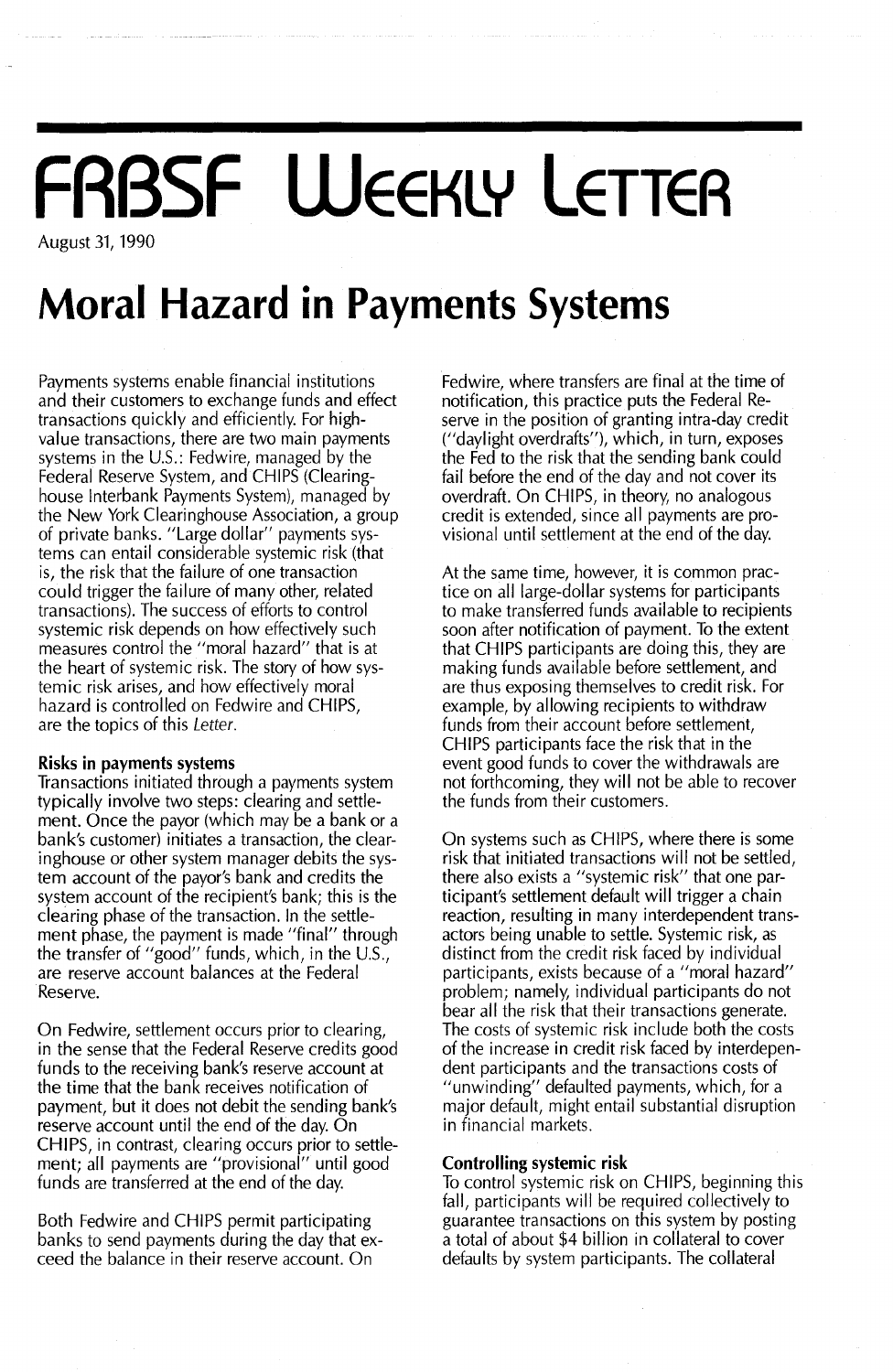# **FRBSF**

fund technically should eliminate most of the systemic risk on CHIPS, since all but the largest defaults would be covered, thereby short-circuiting a chain of defaults among many participants.

On Fedwire, the Federal Reserve's offer of immediate payment finality precludes systemic risk. By granting immediate credits to receiving banks' accounts and delaying debits from sending banks' accounts, there is no risk to participants that a transaction will not settle; the Federal Reserve System takes all of this risk upon itself. When defaults occur, the Federal Reserve usually provides the liquidity to cover them. The most well known example of this involved the liquidity crisis of Continental Illinois Bank in 1984.

#### **Moral hazard**

However, when credit risk borne by the bank receiving payment is systematically reduced, banks may lose any incentive to control their credit risk exposure to other payments system participants. Because each individual bank's risk is perceived to be lower, its use of the payments system and exposure to other participants will increase. Thus, the very measures that are designed to reduce systemic risk in payments systems also may exacerbate the moral hazard that underlies systemic risk.

Consequently, on CHIPS, it is possible that the new collateral fund would not be effective in reducing risk, were it not for additional measures that will be put in place, as discussed below. Likewise, Fedwire officials have taken a number of steps to control risk, recognizing that the Federal Reserve's provision of daylight overdrafts and guarantee of payments finality otherwise would tend to aggravate moral hazard.

#### **Reducing moral hazard**

Both Fedwire and CHIPS are attempting to reduce moral hazard, and thereby both systemic risk and the risk exposure of the respective guarantors, the Federal Reserve in the case of Fedwire and the contributors to the collateral fund in the case of CHIPS.

At present, Fedwire policy requires that participants set sender "net debit caps" limiting the net amount that they can send in excess of what they receive. These caps limit daylight overdrafts and therefore the Federal Reserve's exposure to credit

risk. Moreover, the Federal Reserve is proposing that beginning in mid-1991, banks will be required to pay 0.25 percent interest (annual rate) on the amount of their average daily intra-day Fedwire overdrafts that exceeds 10 percent of reuwne overurans that exceeds to percent of<br>their risk-based capital. Such a fee presumably<br>would give Fedwire participants an even great would give Fedwire participants an even greater incentive to reduce their daylight overdrafts and thereby the risk exposure of the Federal Reserve.

However, the fee most likely is too far below the true time value of money to be effective. In comparison, the interest rate on reserves banks lend one another overhight in the federal funds market currently is around eight percent. Moreover, the overdraft fee is tied neither to an institution's credit-worthiness nor to the riskiness of the particular transaction. This further diminishes the fee's effectiveness in inducing desired changes in banks' behavior.

Thus, a higher, risk-adjusted fee may be appropriate, even though some observers worry that a high overdraft fee would induce Fedwire participants to try to synchronize payment inflows and outflows, thereby obstructing the smooth and efficient operation of Fedwire. If the overdraft fee were in fact so high that banks would prefer to delay transactions, we would expect the emergence of a private intra-day market to compete with the Federal Reserve Banks in providing intraday good funds credit. Such a market could be expected to set risk-based prices for credit, which, in itself, would be beneficial in reducing systemic risk.

#### **CHIPS' loss-sharing rule**

On CHIPS, the proposal to reduce systemic risk also attempts to limit moral hazard. As discussed earlier, CHIPS is proposing to require each participant to post collateral to fund a \$4 billion pool that would guarantee settlement by covering virtually all defaults. The amount of collateral required of each participant will be determined by a loss-sharing formula, up to a predetermined maximum. This loss-sharing formula stipulates that a given participant's obligation to cover another's shortfall will be higher the higher is its allowable credit exposure to that participant.

Each CHIPS participant is required to establish a net credit limit on its transactions with every other participant. These "bilateral credit limits" determine the maximum amount of payments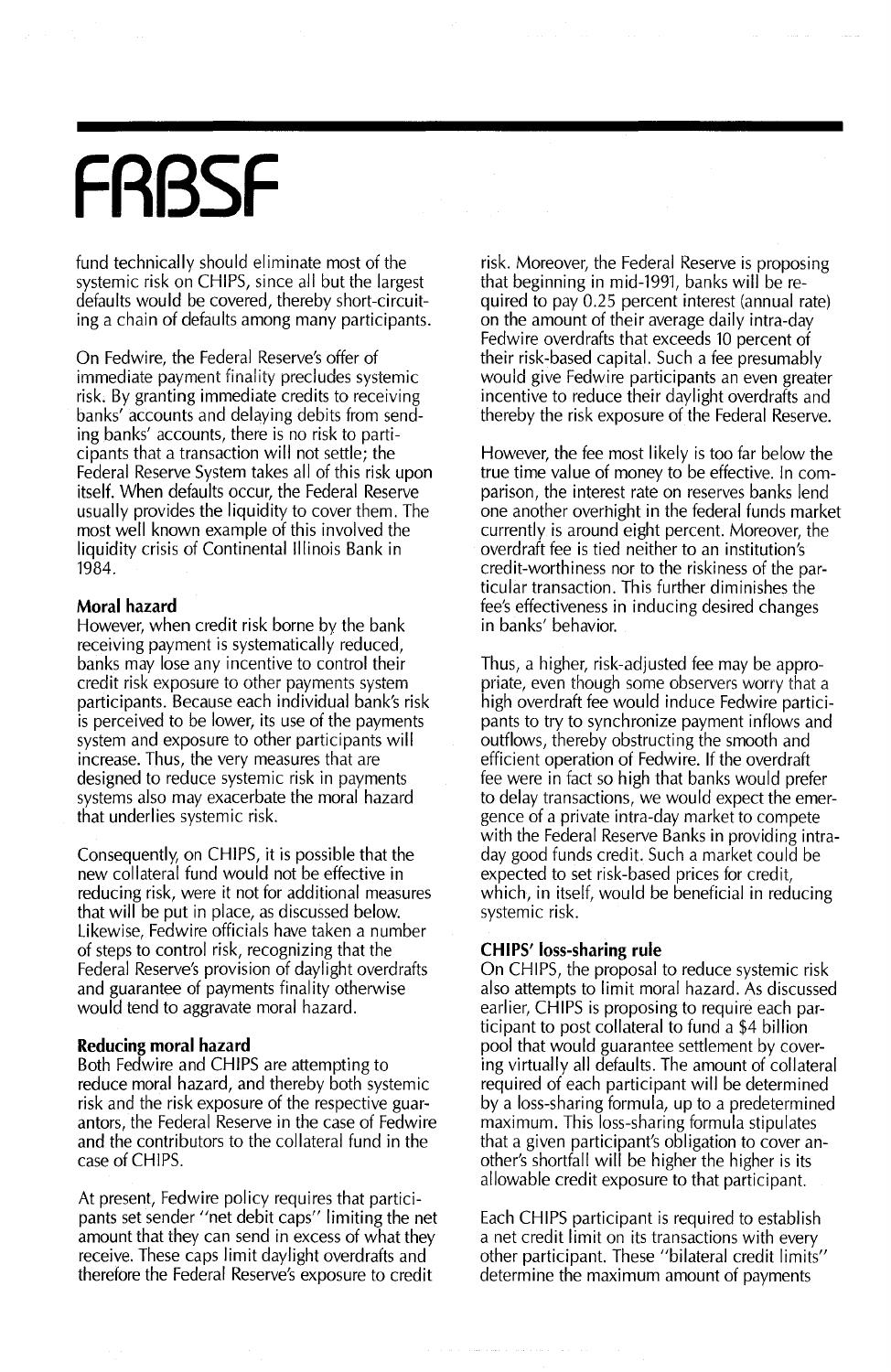outstanding that a participant is willing to accept from another, net of the payments it has outstanding to that other participant.

The CHIPS loss-sharing formula thus draws a direct link between each bank's self-determined maximum exposure to a given counterparty and its liability for losses due to the default of that counterparty. In this way, the rule should give banks an incentive to limit their potential bilateral credit risk exposure and thereby their potential contribution to systemic risk. !n addition, it should give receiving banks an incentive to set lower credit limits on their transactions with less credit-worthy sending banks. This approach could prove highly effective in controlling systemic risk and moral hazard, provided participants have timely access to accurate information regarding other participants' behavior.

#### A private market?

Some have argued that the best way to control the risks involved in large-dollar payments systems is to allow a private market for intra-day funds to develop. Such an interbank market, the federal funds market, already operates for overnight funds. The primary reason it does not provide an intra-day credit facility is that the Federal Reserve has been providing unpriced intra-day credit on Fedwire.

In a private market, credit would be priced according to the credit-worthiness of the borrower, thereby providing incentives to control risk. Critics of such a proposal contend that the risk-based pricing that would arise in a private intra-day credit market would not adequately take into account systemic risk. The experience of existing private clearing and settlement systems, which face systemic risk problems, suggests that this concern may be unfounded, however. The proposed collateral fund for CHIPS, for example, is one way to control systemic risk.

In addition, the private clearinghouses for the futures, options, and stock markets, such as the Options Clearing Corporation, effectively control systemic risk by legally assuming the obligation of guaranteeing the execution of each trade. Guaranteeing the execution of every trade, it is true, aggravates moral hazard, but these clearinghouses have taken a number of steps to reduce the probability that a member will default. For example, they set capital requirements, position limits, and other financial standards for members, they collect margin payments (a kind of collateral), and they continuously monitor the financial strength of and portfolio positions taken by member firms.

#### For the future...

The steps proposed by Fedwire and CHIPS to limit systemic risk and control moral hazard will strengthen the U.S. financial system. The proposed overdraft fee for Fedwire is a first step in reducing the potential liability of the Federal Reserve for losses due to Fedwire participant defaults. However, more extensive efforts to control moral hazard on Fedwire may be called for. In particular, risk-based overdraft fees and the type of loss-sharing rule proposed for CHIPS are indicative of the kinds of practices that could be considered for Fedwire in the future.

#### Elizabeth Laderman Economist

Opinions expressed in this newsletter do not necessarily refiect the views of the management of the Federai Reserve Bank of San Francisco, or of the Board of Governors of the Federal Reserve System.

Editorial comments may be addressed to the editor (Barbara Bennett) or to the author.... Free copies of Federal Reserve publications can be obtained from the Public Information Department, Federal Reserve Bank of San Francisco, P.O. Box 7702, San Francisco 94120. Phone (415) 974-2246.